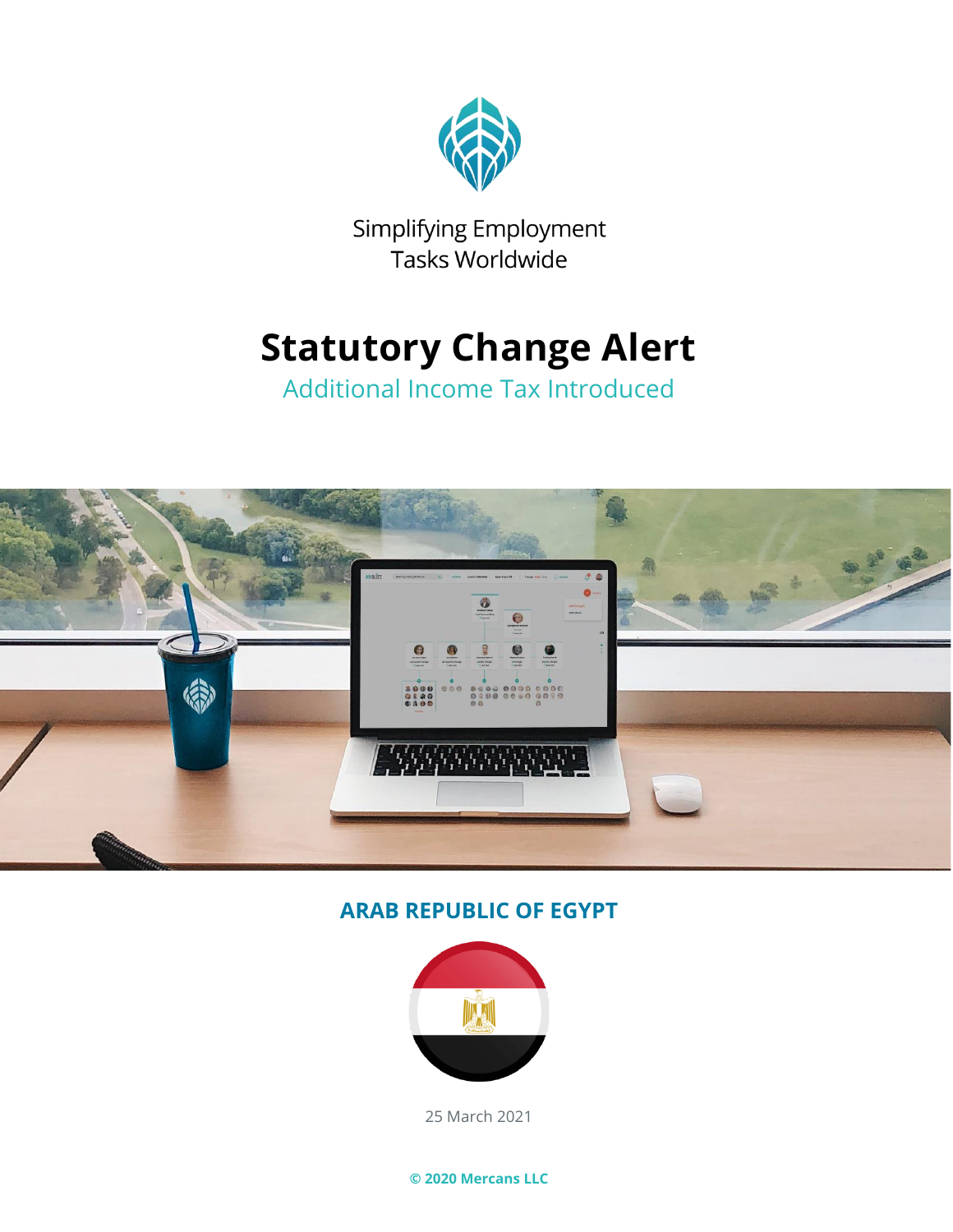

# **We help you achieve your global ambitions**

Thank you for trusting Mercans to outsource your HR and Payroll functions. We propose HR consulting services, actionable solutions, and cost-effective global payroll processing tools to energize your human capital management in real-time and augment your performance. We are dedicated to becoming your business growth facilitator.



**Global Payroll Solutions – Boost your HR brand and employee satisfaction** Rationalize your HR budgets, monitor your data, and optimize your global payroll tasks in real-time. Systematize processes and streamline HRM lifecycles with HR Blizz™, our unified SaaS platform, to ensure your employees are paid accurately and on time.



**PEO/GEO Services – Easily hire, deploy and manage your workforce abroad** A reliable Professional Employer Organization (PEO), Mercans is your trusted employer of record to globally select, engage, and manage highly-qualified personnel on your behalf, through integrated Global Employment Outsourcing (GEO).



#### **Global Talent Acquisition – Quickly fill vacancies with only the best candidates**

Mercans supports you in designing/deploying long-term HR strategies and processing full-cycle recruitment. Our ATS Suite Mesaar™ and our hiring experts help to screen, select, attract the right candidates for your organization, and populate your pipeline of prequalified talents.



#### **BPO Services – Reclaim the focus on your core activities to expand your business**

Concentrate on the essentials: outsource non-primary activities and your front- and back-office functions to Mercans. Save the time, money, and energy needed to refine the value chain engagement of your customers and suppliers, and increase revenue.



#### **HR Management SaaS – Access customizable cloud-based online platforms**

Centralize your HR function on an all-in-one user-friendly and self-service platform. Combined with the expertise of our consultants, the Mesaar SaaS offers a built-in applicant tracking system and easy-integration features to improve internal processes.



#### **Local Statutory Compliance – Forget the hassle of setting up branches abroad**

Mercans seasoned HR advisory team are compliance experts specialized in local cultures, business protocols, and tax and legal specificities. They are committed to ensure quick go-to-market abroad and achieve a compliant global expansion, risk-free from A to Z.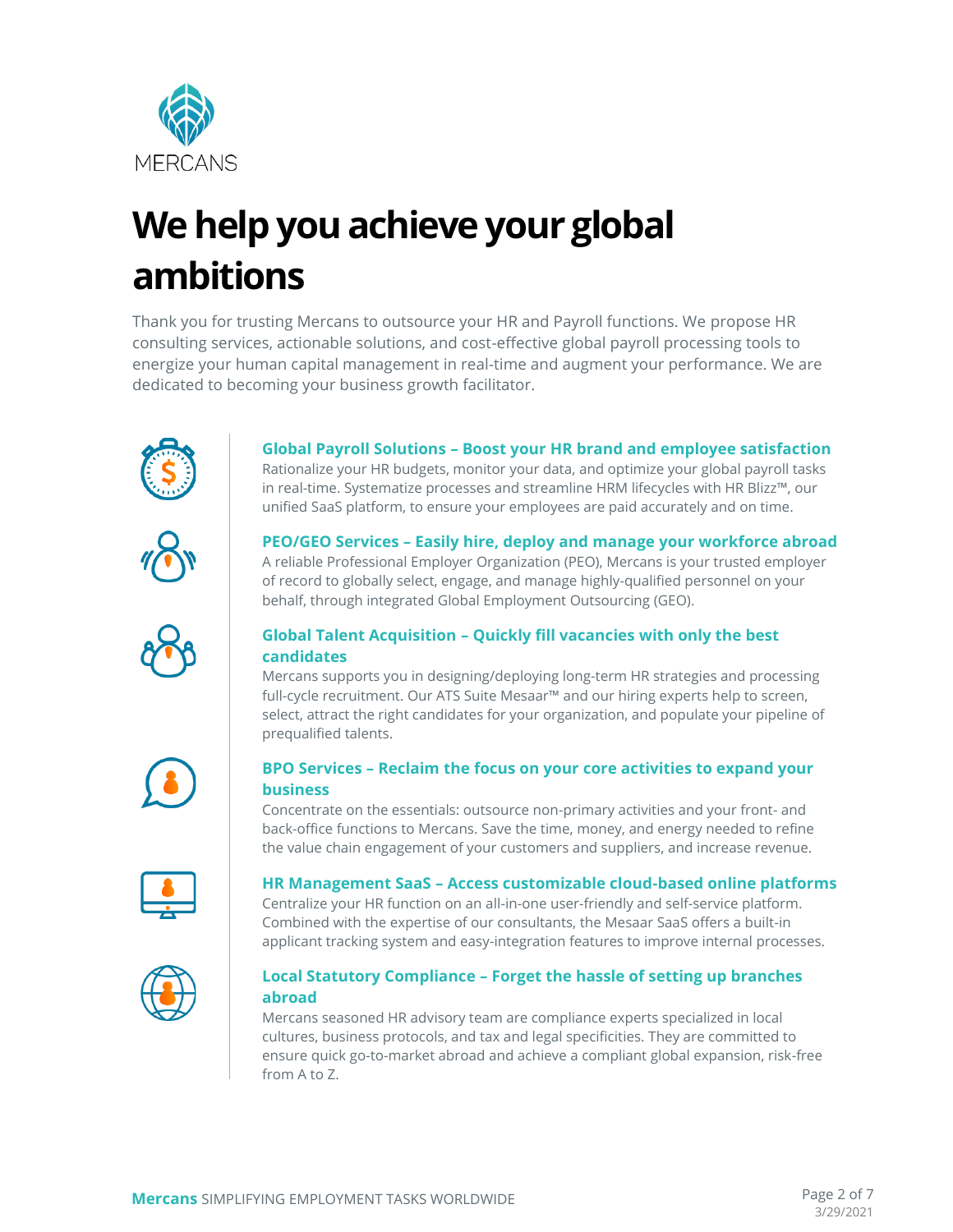

## **Mercans at a Glance**

| $140+$                                      | 20                              | $500+$                   |
|---------------------------------------------|---------------------------------|--------------------------|
| Countries                                   | Years of Success                | Specialists              |
| $5k+$                                       | 97%                             | 1.5X                     |
| Customers Worldwide                         | Client Retention Rate           | Annual Revenue Growth    |
| $25k+$<br>Largest Single Country<br>Payroll | $2.5M +$<br>Pay Slips per Annum | <b>Security Breaches</b> |

**Number one** for outsourced payroll services, we are endorsed by international authorities.





**Mercans has the highest industry quality and IT security certifications.**

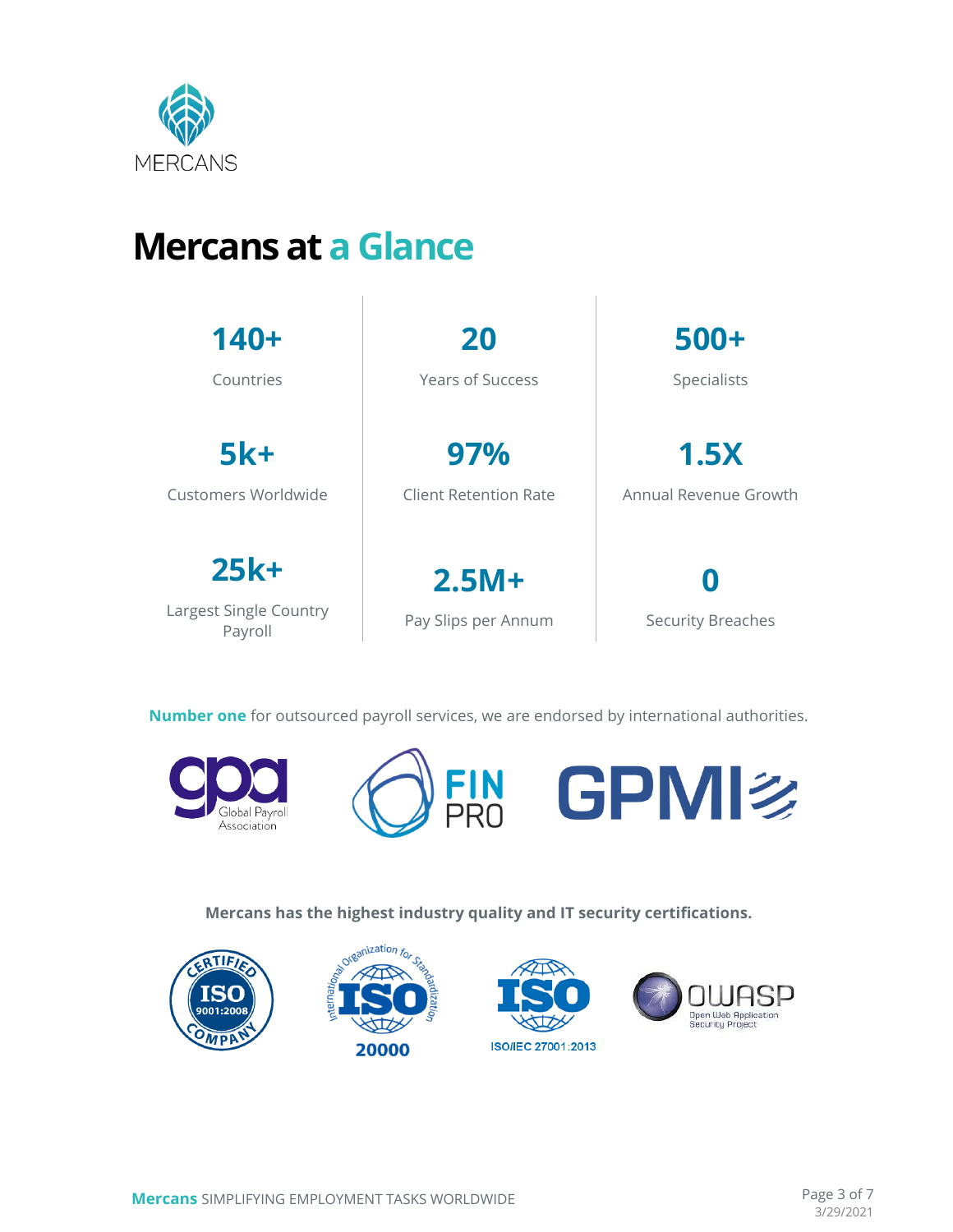



# **Egypt –Additional personal income tax introduced.**

On 4 March 2020, the government of Egypt announced the Law No. 4 of 2021, amending provisions of the Law No. 16 of 2018, establishing a fund honoring the martyrs, victims, missing and the injured of war and security operations and terror attacks and their families.

According to the new law, an additional personal income tax of 0.05% will be applied to the salaries of private and public sector employees, excluding daily paid or temporary employees. However, the government is still in the process of finalizing the exact instructions related to the calculation and remittance of the additional tax.

Please contact your Mercans' services delivery team for any additional information regarding the implications of the above change.

Mercans and its affiliates do not provide tax, legal or accounting advice. This material has been prepared for informational purposes only, and is not intended to provide, and should not be relied on for, tax, legal or accounting advice. You should consult your own tax, legal and accounting advisors before engaging in any transaction.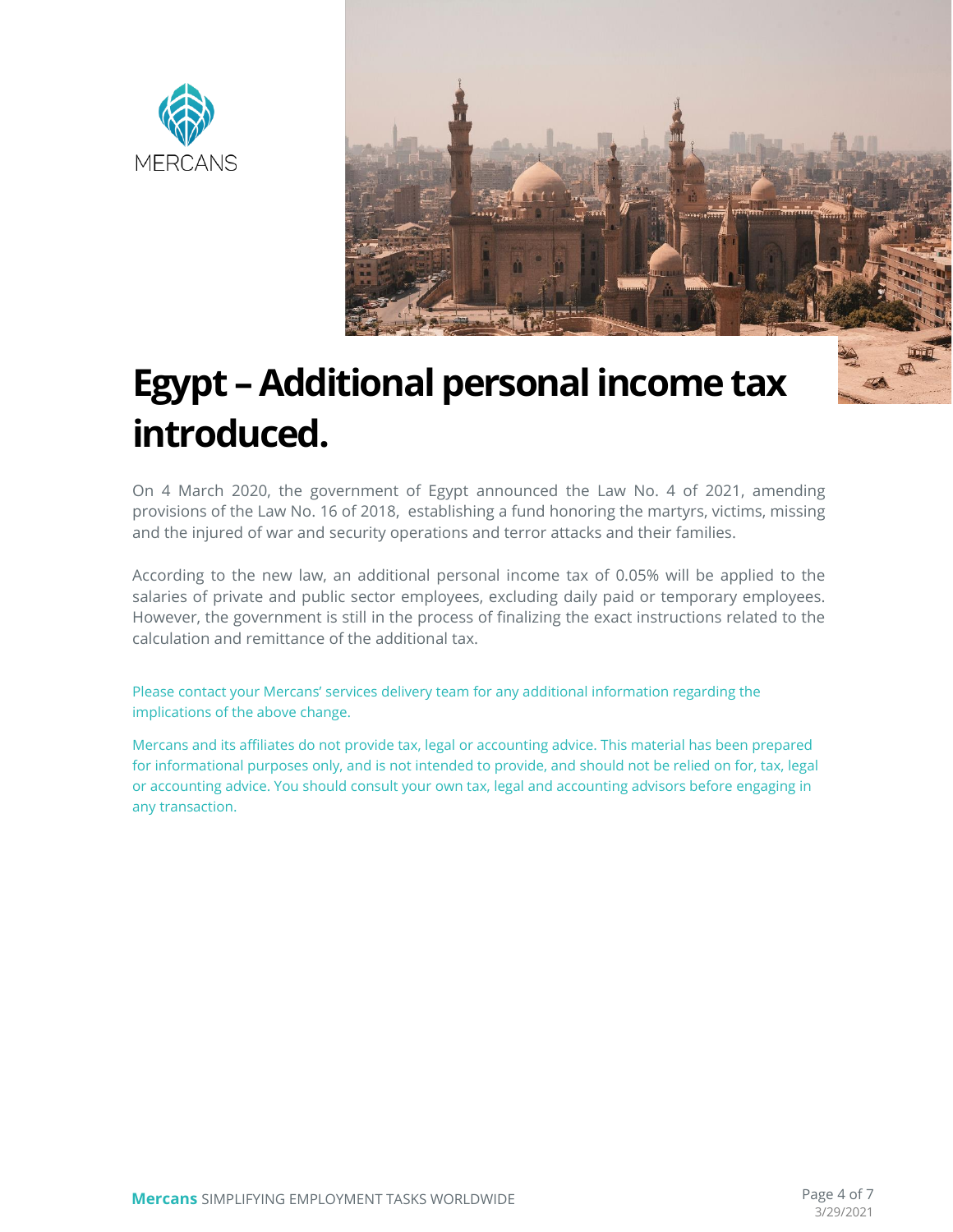

## **They already trust Mercans**

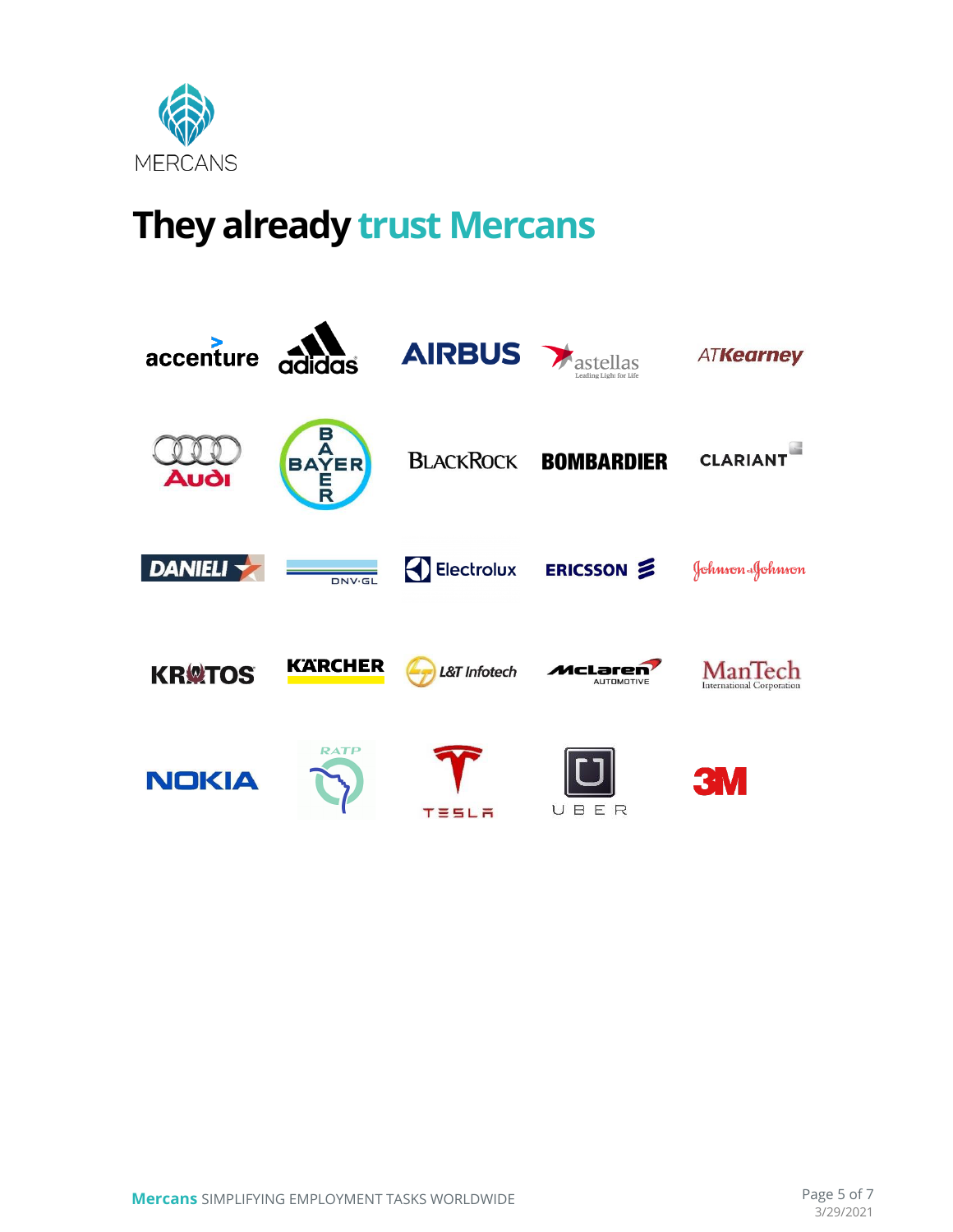

# **What Makes Mercans your HR and Payroll Partner of Choice?**

### We Simplify Employment Tasks Worldwide

#### **Everywhere for Everyone**

We are a borderless people engagement enabler, driven by technology and innovation. We deliver bespoke human capital management services and global payroll solutions to empower businesses across 110+ countries regardless of their organizations' size and their industry. We pride ourselves on being global people experts with a striking local presence, committed to making your teams happy, and ensuring the consistent and sustainable growth of your organization.

### **Local Presence. Regional Strategy. Global Success**

Supported by 500+ payroll and HR specialists with in-depth local knowledge, Mercans operate globally. Our pioneering human resources consulting services and trailblazing SaaS platforms are already satisfying 5,000+ international clients, ensuring timely measurable results and bottom-line savings. Thanks to success-oriented teams striving for excellence and taking care of our clients' tasks within budget, we have gained the trust of major multinational companies.

### **A Revolutionary Service Delivery System**

Say goodbye to third-party service providers, offshore call centers, fragmented data, and endless chains of sub-contracts.

Mercans cloud-based SaaS Products, HR Blizz™ & Mesaar™, combine the performance of proprietary technologies with a human touch. Cost-effective, they are fully-compliant selfservice tools, packed with smart built-in features for your peace of mind. All your data are integrated into single interfaces accessible from everywhere and on any device.

### **Trailblazing Cloud-Based SaaS Products**

HR Blizz & Mesaar, our Software-as-a-Service platforms, both propose a preconfigured API integration capability with all the major global HRMS platforms, including SuccessFactors, Workday, Oracle HCM, and MS Dynamics. All Mercans systems and processes are GDPR compliant, ISO 9001, 20000, 27001 certified, and SOC 1 and SOC 2 audited. A registered Finpro expert, Mercans is also a member of the Global Payroll Association and the Global Payroll Management Institute.